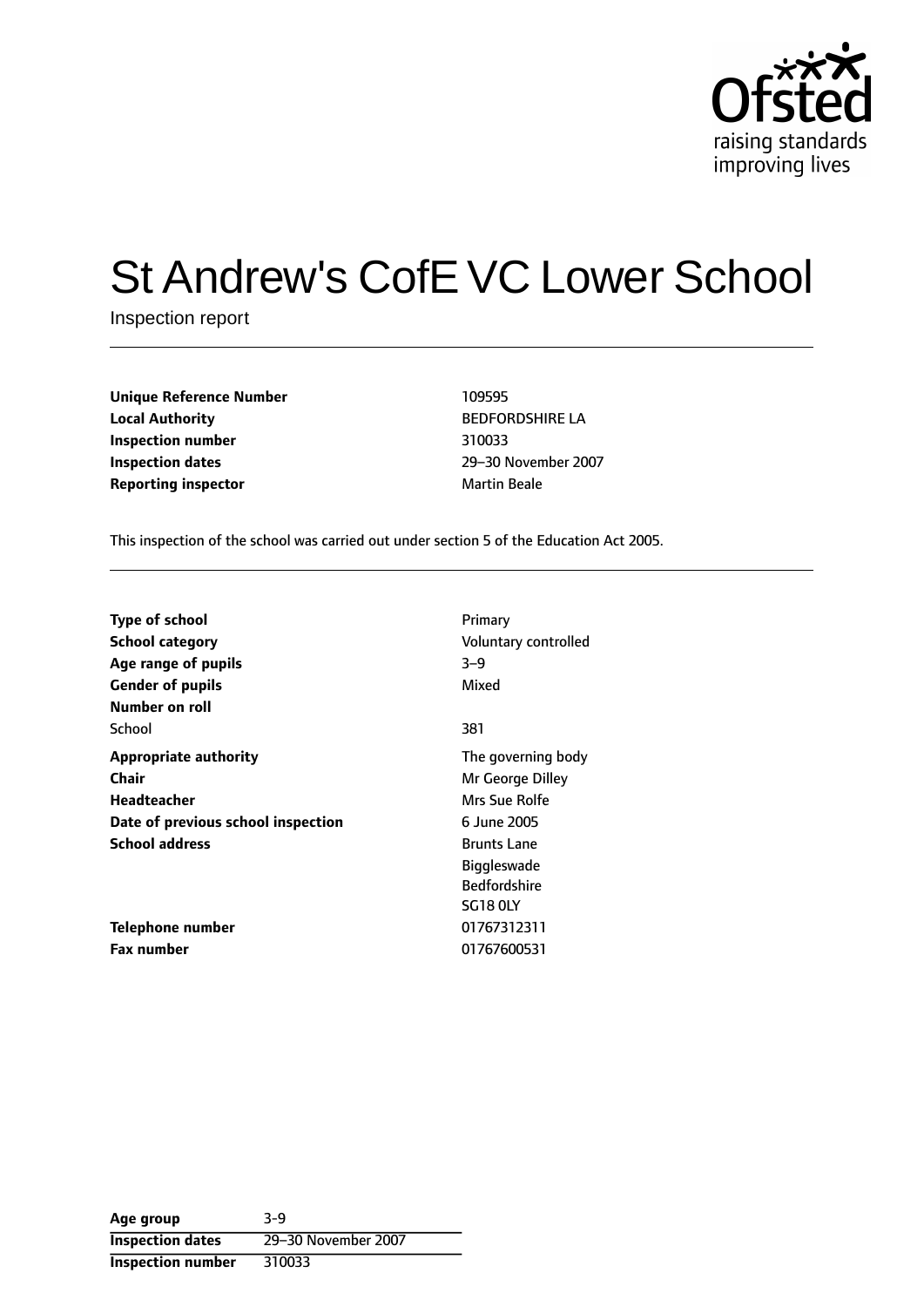.

© Crown copyright 2007

#### Website: www.ofsted.gov.uk

This document may be reproduced in whole or in part for non-commercial educational purposes, provided that the information quoted is reproduced without adaptation and the source and date of publication are stated.

Further copies of this report are obtainable from the school. Under the Education Act 2005, the school must provide a copy of this report free of charge to certain categories of people. A charge not exceeding the full cost of reproduction may be made for any other copies supplied.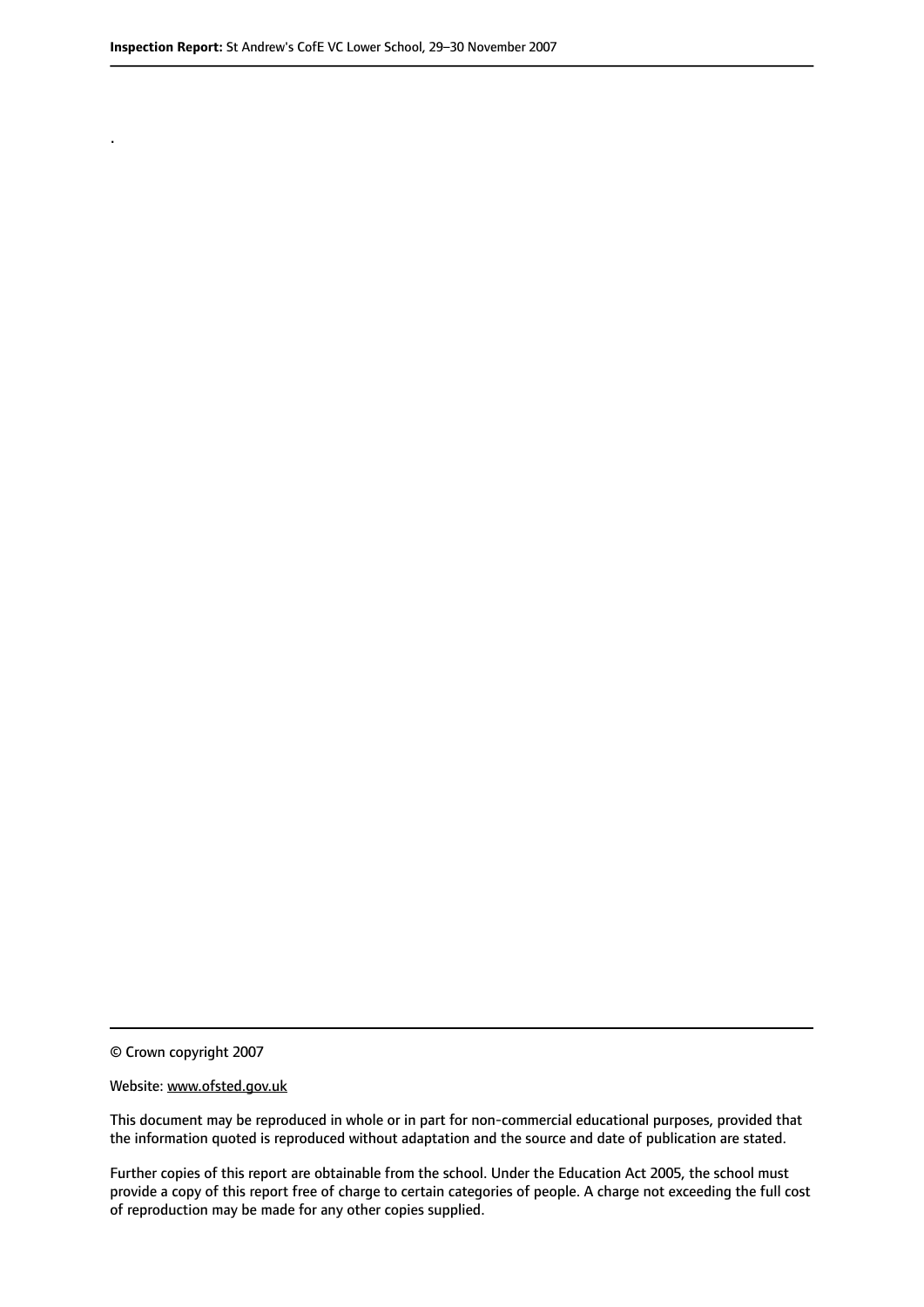# **Introduction**

The inspection was carried out by three Additional Inspectors.

# **Description of the school**

This well-above-average sized school has an attached Nursery. Pupils come from a wide range of backgrounds and most are from White British backgrounds. The proportion of pupilsidentified with learning difficulties is below average. However, the number of pupils with statements of special educational need is high because the school has a unit for pupils with speech and language or communication difficulties. Currently, pupils in Years 3 and 4 are taught in five mixed-age classes.

## **Key for inspection grades**

| Grade 1 | Outstanding  |
|---------|--------------|
| Grade 2 | Good         |
| Grade 3 | Satisfactory |
| Grade 4 | Inadequate   |
|         |              |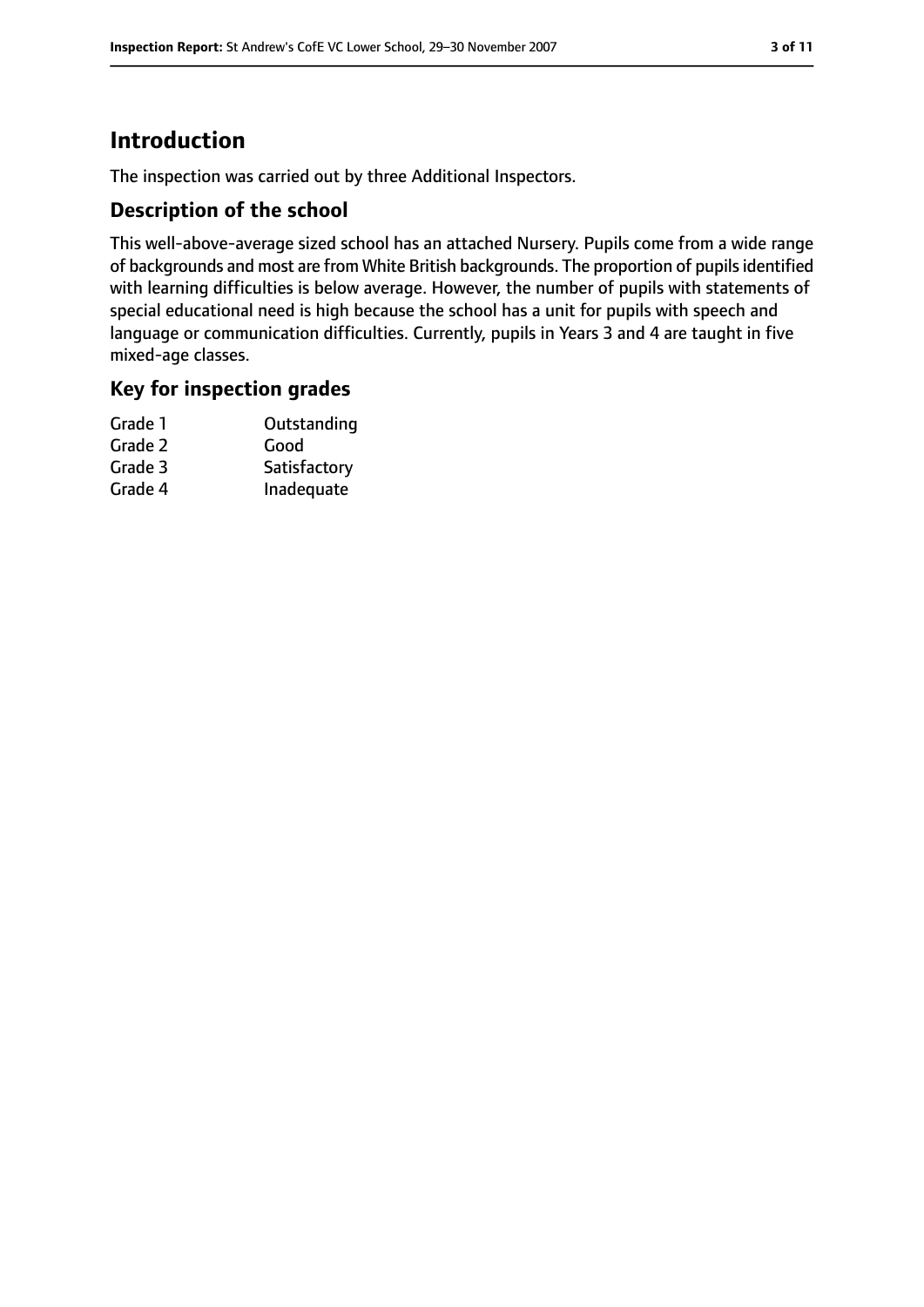# **Overall effectiveness of the school**

#### **Grade: 2**

Staff and governors are accurate in their view that this is a good school. Pupils are well cared for and happy. There is a strong sense of purpose and staff work well together to help pupils achieve as well as they can. The team spirit seen at the last inspection remains strongly evident. Parents are largely in support of the school, although a small but significant number are concerned about whether the staff and governors listen to their views, particularly over the recent move to mixed-age classes in Years 3 and 4.

A major factor in the pupils' good achievement is their enjoyment of school, particularly the 'Fun Fridays' when they sample activities in a wide range of areas. Pupils mainly behave well. In most lessons, they are completely involved and eager to answer questions, because teachers give them confidence by showing that they value each pupil's contribution. Pupils know how to keep safe and by the time they are in Year 4, most are responsible, confident and independent individuals. The members of the school council take their responsibilities seriously. They are thoughtful and sensible when considering ideas for using their budget in the school's best interest. Pupils have a good understanding of how to adopt a healthy lifestyle, and enjoy nutritious school dinners and regular exercise.

From attainment on entry that is slightly below that typical of three-year-olds, pupils make good progress and reach above-average standards at the end of Year 4. They are prepared well for the next stage of their education by their good academic progress and the maturity they display. Their good progress and personal development are consequences of effective teaching and a good curriculum that largely meet the learning needs of pupils in all classes. However, more pupils could reach levels above those expected for their age if expectations of what they might achieve were even higher. The school is already taking action on this issue and that of the lower achievement of boys compared with that of girls in reading and writing.

The school's commitment to all pupils is shown by its success in how it caters for pupils with learning difficulties, especially those with speech and language needs whose provision is very effective. Individual needs are carefully identified and programmes put in place that balance support in class with more intensive withdrawal sessions to enhance pupils' fluency in speaking and confidence in reading. Consequently, they make good progress towards their individual targets.

Subject leadership has improved considerably since the last inspection. Several leaders are new in post, but their contribution to pupils' achievement is very significant. Strong teamwork from an enthusiastic group of staff, who are led well at all levels, ensures that the school is continually striving for ways to improve. It has improved well since its last inspection and continues to give good value for money. The headteacher and governors have a clear picture of what the school does well and where improvements can be made. This gives a strong platform for the school to move forward with confidence in the future in its drive to become even better.

## **Effectiveness of the Foundation Stage**

#### **Grade: 2**

Children make good progress during their time in the Nursery and Reception classes. All adults work well as a team, planning topics and activities that link well together and cover all aspects of the Foundation Stage curriculum. The area is led well, although strategies are not sufficiently rigorous to identify how children's attainment on entry and their progress compare with national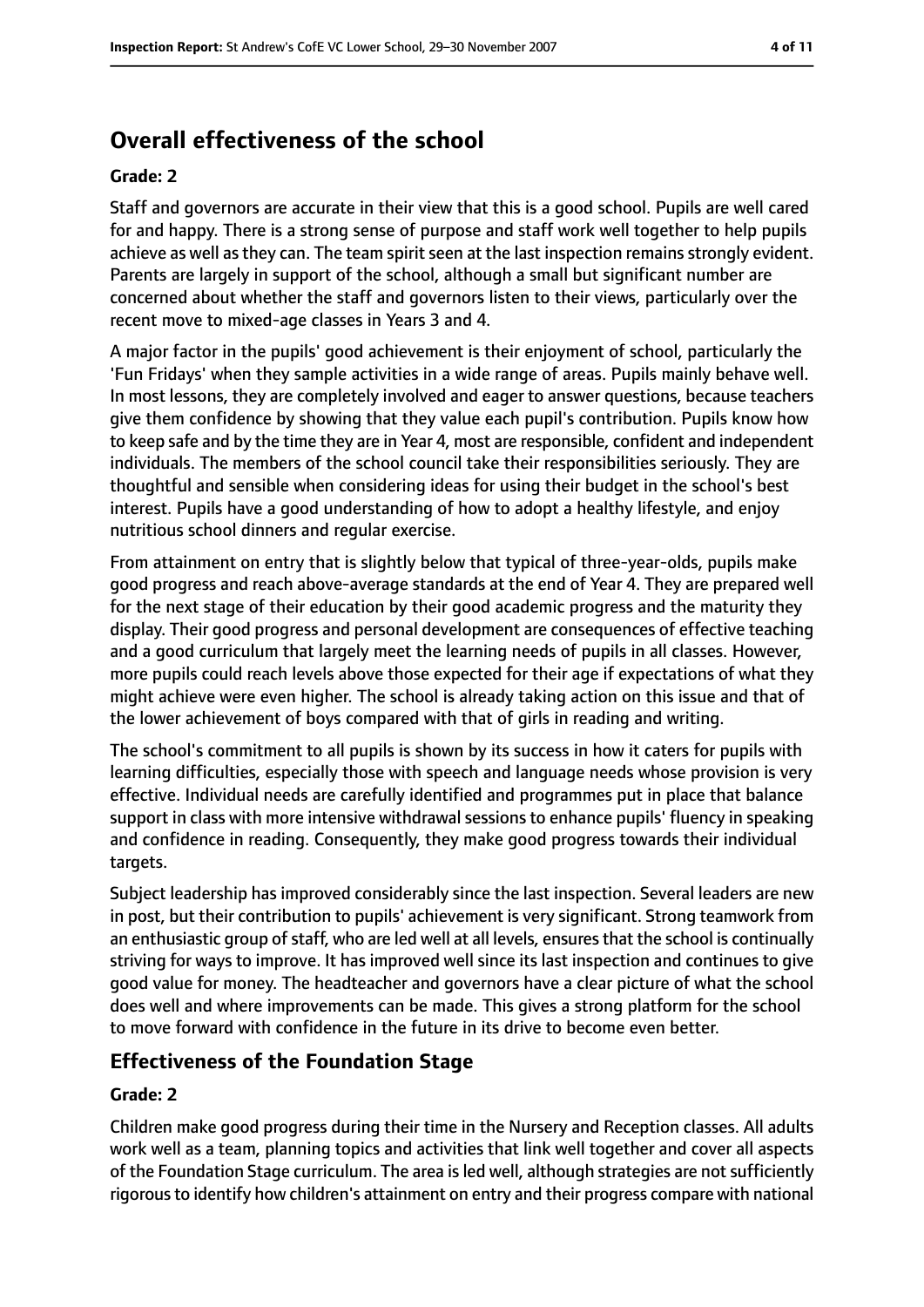expectations. The new accommodation is well designed for this age group and displays are set up well to interest and motivate children. Adult-initiated and independent activities are balanced to ensure that children have access to a full range of learning opportunities. Adult interventions are thoughtful and ensure that children develop language and other skills during their chosen activities. Children make good progress in developing personal qualities and in speaking and listening skills, and these are higher than usually found nationally by the time they enter Year 1. The children's physical and creative development is well advanced. Progress is slower and attainment lower in writing and calculating, both of which are current priorities for development.

## **What the school should do to improve further**

- Ensure more pupils achieve even higher standards by challenging and engaging every pupil in all lessons.
- Raise the standards of boys' reading and writing.

# **Achievement and standards**

#### **Grade: 2**

The school builds well on the children's good start in the Foundation Stage throughout the other school years. National assessments of Year 2 pupils fell slightly in 2007 and were close to the national average, from a group that included a large number of pupils with learning difficulties. The pupils with speech and other communication difficulties made good progress and achieved well. Boys do not achieve as well as girls, particularly in reading and writing. This is a current priority for improvement, although it is too early to see if the action taken is having the intended impact. Standards are above average by the end of Year 4 and represent good progress for pupils from their results in Year 2. The school is conscious that it is not fully successful in helping all pupils to reach above-average levels of attainment, and so it is setting higher targets for its more able pupils.

# **Personal development and well-being**

#### **Grade: 2**

Pupils' good behaviour and sensible attitudes contribute to their enjoyment of school. Their good spiritual, moral, social and cultural development gives them a good understanding of right and wrong and of fairness. They develop an understanding of their own and other cultures in art, music and literature and in visits to religious centres, such as the local Gudwara and places of worship for other religions. They enjoy the celebration of St Andrew's Day at the local church. The school is successful in ensuring that those with behavioural difficulties rarely disrupt the learning of others. Relationships are good and pupils report that there is very little bullying but, if it occurs, it is sorted out rapidly. Pupils learn to adopt healthy eating and understand how to follow a safe and healthy lifestyle, shown by their responsible behaviour in and out of classrooms. The regular opportunities for parents to share a school lunch with their children are calm, social occasions that are valued by all. Pupils contribute to the local and wider community through recycling, the close connections with the church and their collections for charity.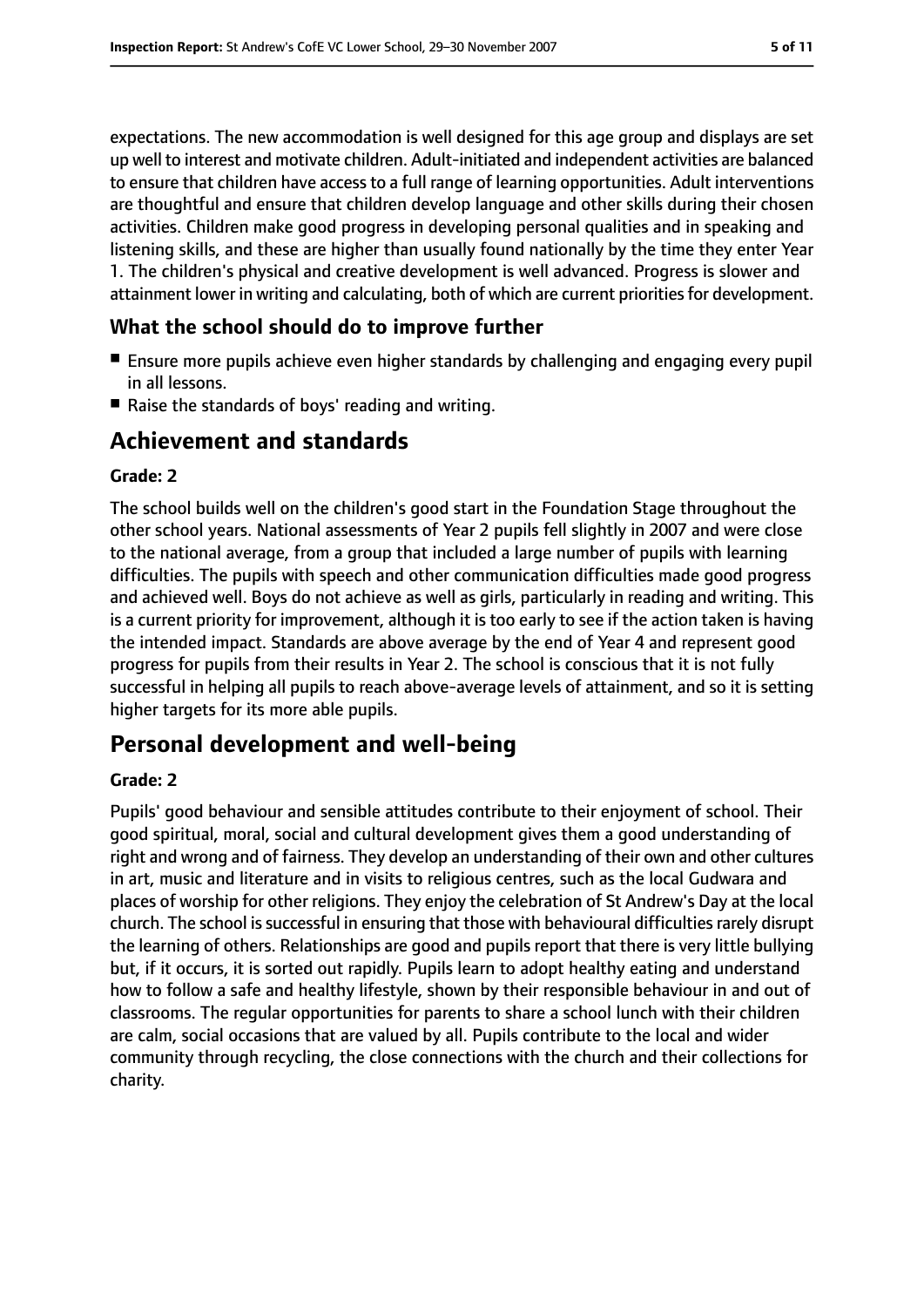# **Quality of provision**

# **Teaching and learning**

#### **Grade: 2**

Teachers are coping well with the mixed-age classes in Years 3 and 4 by pitching work carefully to move pupils on from their current levels of work. Occasionally, teachers do not use assessment information about pupils' prior attainment enough to fully match work to pupils' abilities. In these situations, progress slows to be satisfactory rather than good. The careful deployment of the effective team of support staff makes a major contribution to learning, particularly when they are working with pupils identified with learning difficulties. Teachers use interactive whiteboards increasingly creatively, and pupils use other technology well to support their learning and add interest to lessons. Pupils greatly enjoy learning in the large majority of lessons and find the work interesting. Some lack of concentration only occurs when teachers do not challenge or engage them fully.

## **Curriculum and other activities**

#### **Grade: 2**

The curriculum meets both the academic and personal needs of pupils well. Consequently, they develop an enthusiasm for learning by recognising and exploiting links between subjects. Year 2 pupils talked excitedly about their project on toys, and one said, 'It's really fun, and we're even learning about axles!' Visitors to the school bring additional expertise. For example, in the Year 1 topic on houses and homes, the visit of a builder effectively linked work on science, geography, history and technology. The provision of information and communication technology is especially good and many children are becoming confident users of computers in class. Personal, social and health education has a high profile within the school and contributes well to pupils' understanding of how to adopt safe and healthy lifestyles. Pupils take part in regular physical exercise and have the opportunity to join a good range of after-school clubs.

## **Care, guidance and support**

#### **Grade: 2**

Procedures to safeguard pupils are understood and fully implemented. Pupils say that they feel safe and know that there is always an adult to turn to if they have a problem. The school's very close contact with outside agencies and the work of speech therapists give very helpful support to pupils with specific learning needs. This contributes significantly to their progress and inclusion in the school. Regular assessment of pupils' academic progress is used well to tailor programmes to help those who have fallen behind the school's expectations of them. Marking is helpful and enables pupils to understand how to improve their work. Pupils are generally clear about their personal writing targets and the steps they need to take to improve, but are less sure in other subjects such as mathematics.

# **Leadership and management**

#### **Grade: 2**

The headteacher and the deputy headteacher work closely together to ensure that pupils make good progressin a caring and stimulating environment. Targets are usually achieved, but leaders have recently set more ambitious targets to raise the achievement of the more able pupils.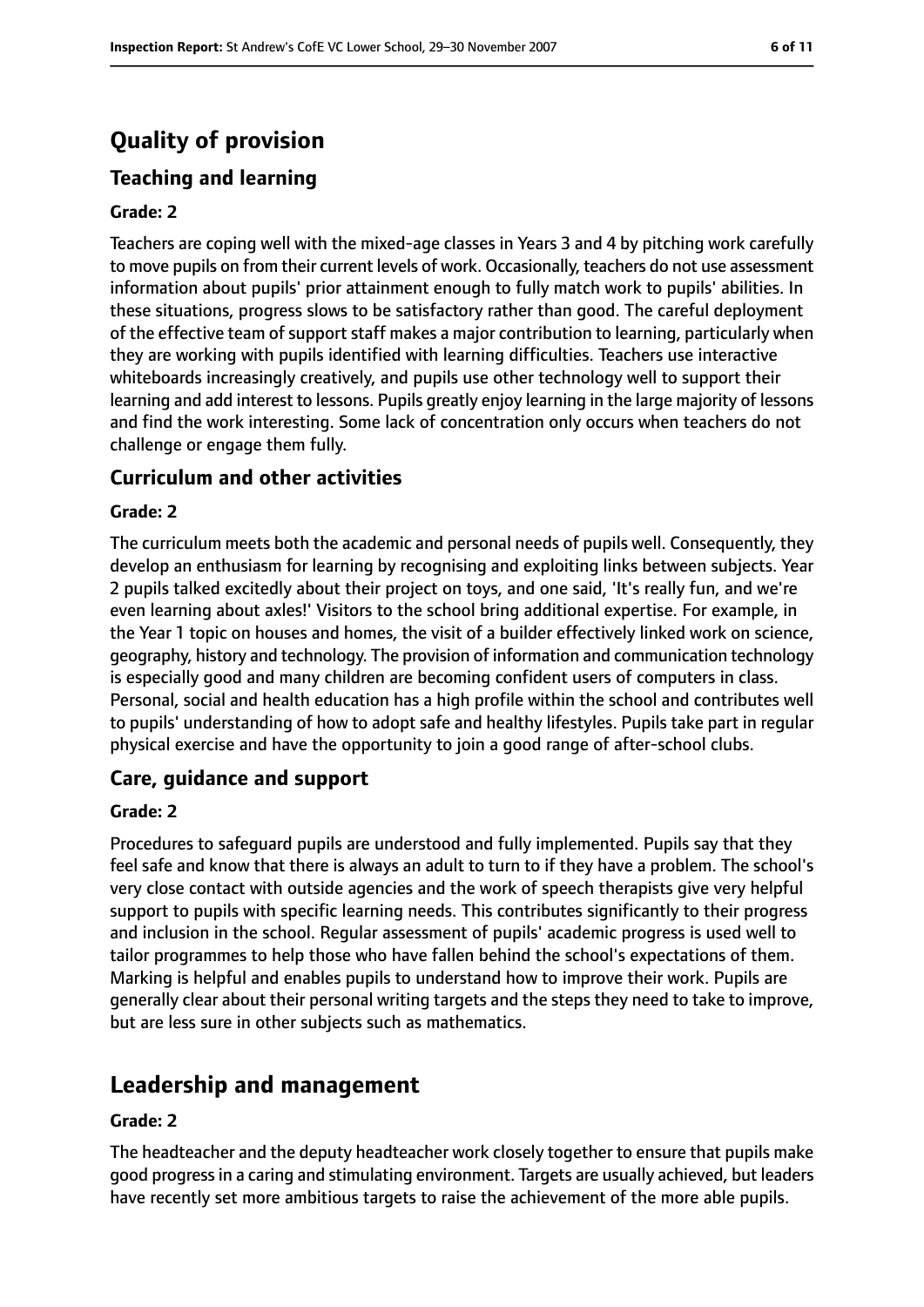Subject leaders manage improvements in their subjects and areas with enthusiasm. They keep teaching and learning under careful scrutiny, and give guidance where necessary to help teachers do better. Strategies are effective in evaluating how well the school is doing, and identifying areas where improvement is needed. Planning for school improvement is based on thorough monitoring by senior staff and subject leaders. Although planning for improvement is thorough, it does not always show how success is to be evaluated. The governing body is self-critical and keen to improve its skills by taking up training opportunities. Governors are involved well in the life and work of the school. They are regular visitors and have a good understanding of its strengths. They challenge managers to ensure improvement in the areas where it is needed.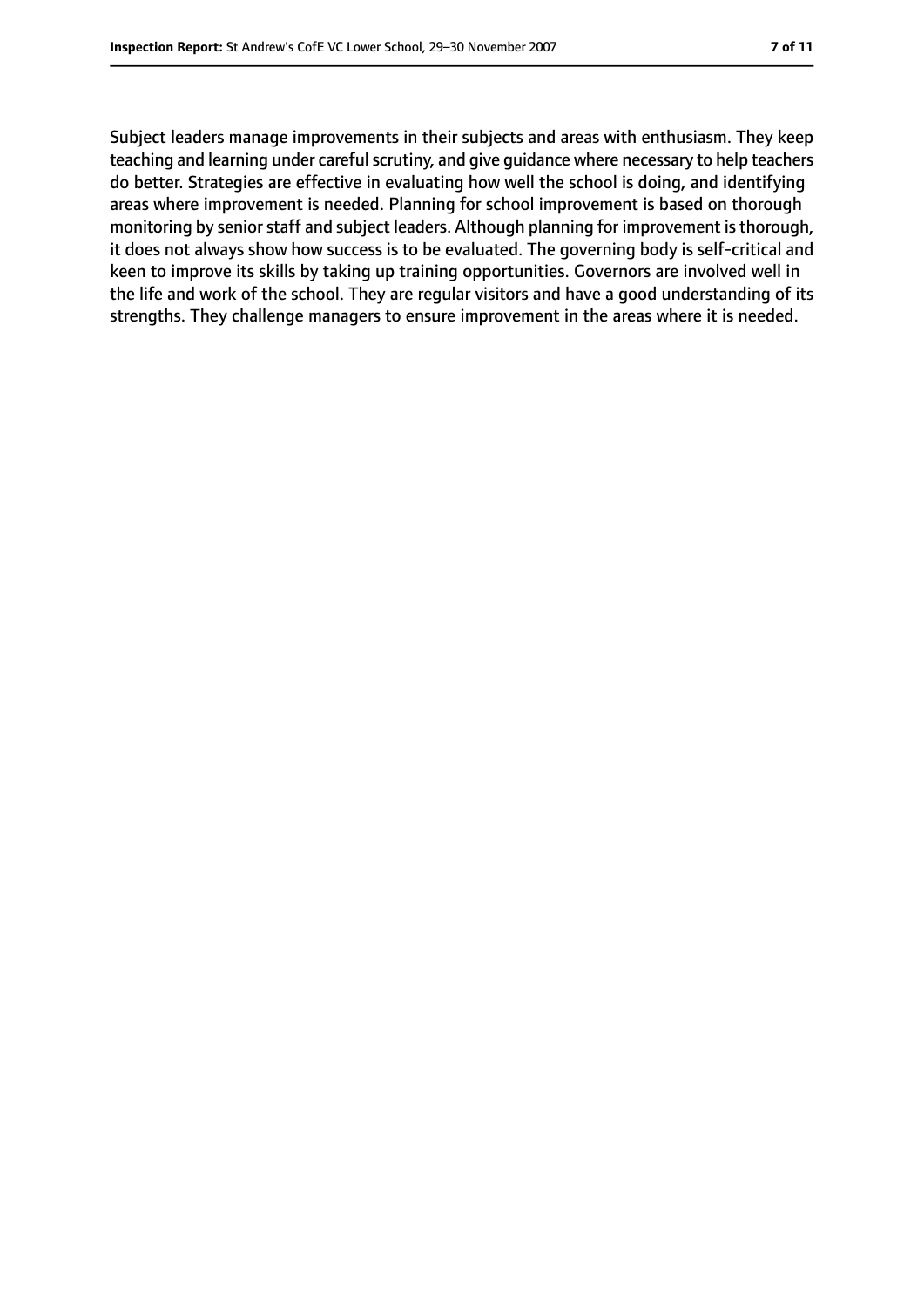**Any complaints about the inspection or the report should be made following the procedures set out in the guidance 'Complaints about school inspection', which is available from Ofsted's website: www.ofsted.gov.uk.**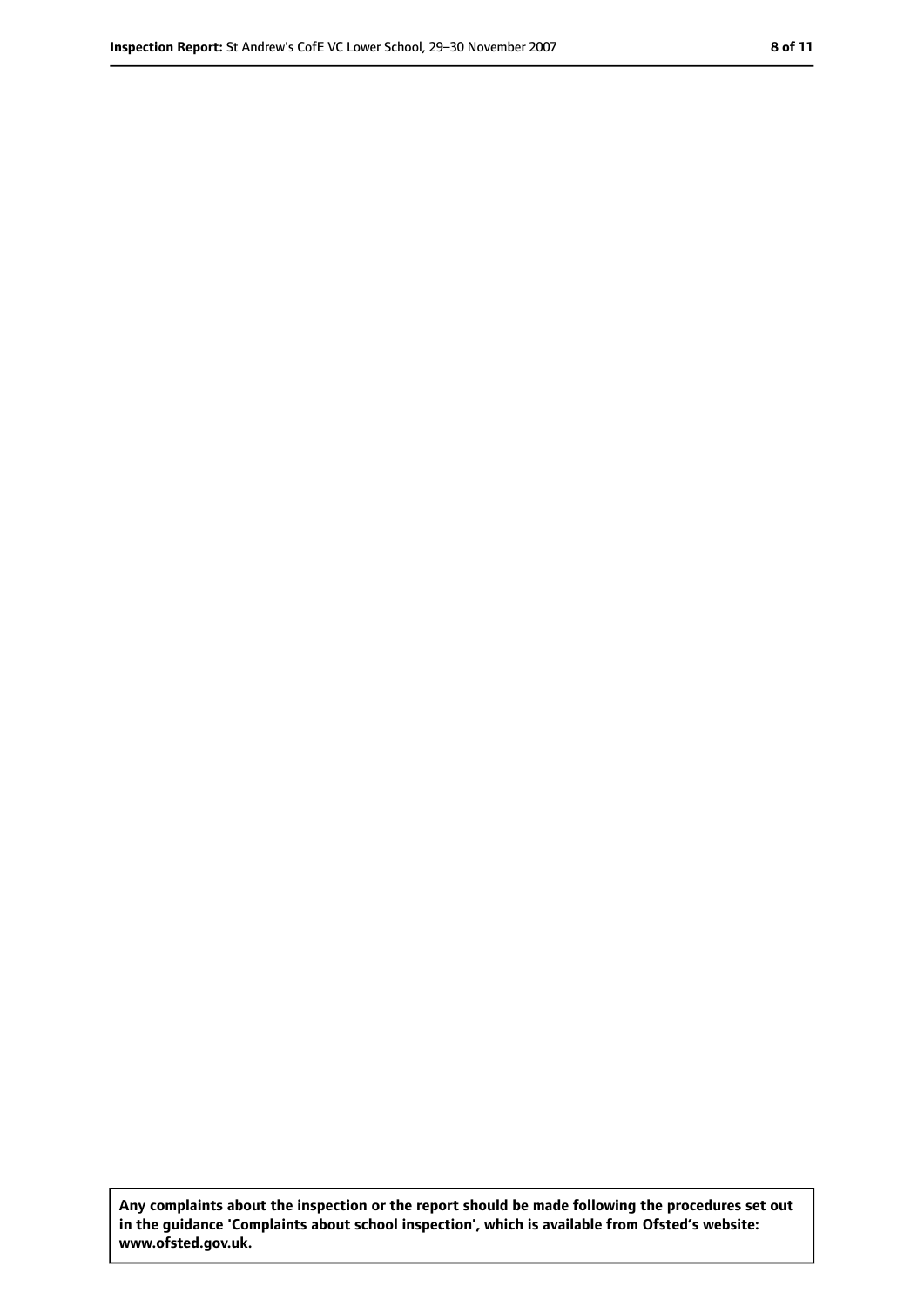# **Inspection judgements**

| $^{\backprime}$ Key to judgements: grade 1 is outstanding, grade 2 good, grade 3 satisfactory, and | <b>School</b>  |
|----------------------------------------------------------------------------------------------------|----------------|
| arade 4 inadeguate                                                                                 | <b>Overall</b> |

# **Overall effectiveness**

| How effective, efficient and inclusive is the provision of education, integrated<br>care and any extended services in meeting the needs of learners? |     |
|------------------------------------------------------------------------------------------------------------------------------------------------------|-----|
| Effective steps have been taken to promote improvement since the last<br>inspection                                                                  | Yes |
| How well does the school work in partnership with others to promote learners'<br>well-being?                                                         |     |
| The effectiveness of the Foundation Stage                                                                                                            |     |
| The capacity to make any necessary improvements                                                                                                      |     |

# **Achievement and standards**

| How well do learners achieve?                                                                               |  |
|-------------------------------------------------------------------------------------------------------------|--|
| The standards <sup>1</sup> reached by learners                                                              |  |
| How well learners make progress, taking account of any significant variations between<br>groups of learners |  |
| How well learners with learning difficulties and disabilities make progress                                 |  |

# **Personal development and well-being**

| How good is the overall personal development and well-being of the<br>learners?                                  |  |
|------------------------------------------------------------------------------------------------------------------|--|
| The extent of learners' spiritual, moral, social and cultural development                                        |  |
| The extent to which learners adopt healthy lifestyles                                                            |  |
| The extent to which learners adopt safe practices                                                                |  |
| How well learners enjoy their education                                                                          |  |
| The attendance of learners                                                                                       |  |
| The behaviour of learners                                                                                        |  |
| The extent to which learners make a positive contribution to the community                                       |  |
| How well learners develop workplace and other skills that will contribute to<br>their future economic well-being |  |

# **The quality of provision**

| How effective are teaching and learning in meeting the full range of the<br>learners' needs?          |  |
|-------------------------------------------------------------------------------------------------------|--|
| How well do the curriculum and other activities meet the range of needs<br>and interests of learners? |  |
| How well are learners cared for, guided and supported?                                                |  |

 $^1$  Grade 1 - Exceptionally and consistently high; Grade 2 - Generally above average with none significantly below average; Grade 3 - Broadly average to below average; Grade 4 - Exceptionally low.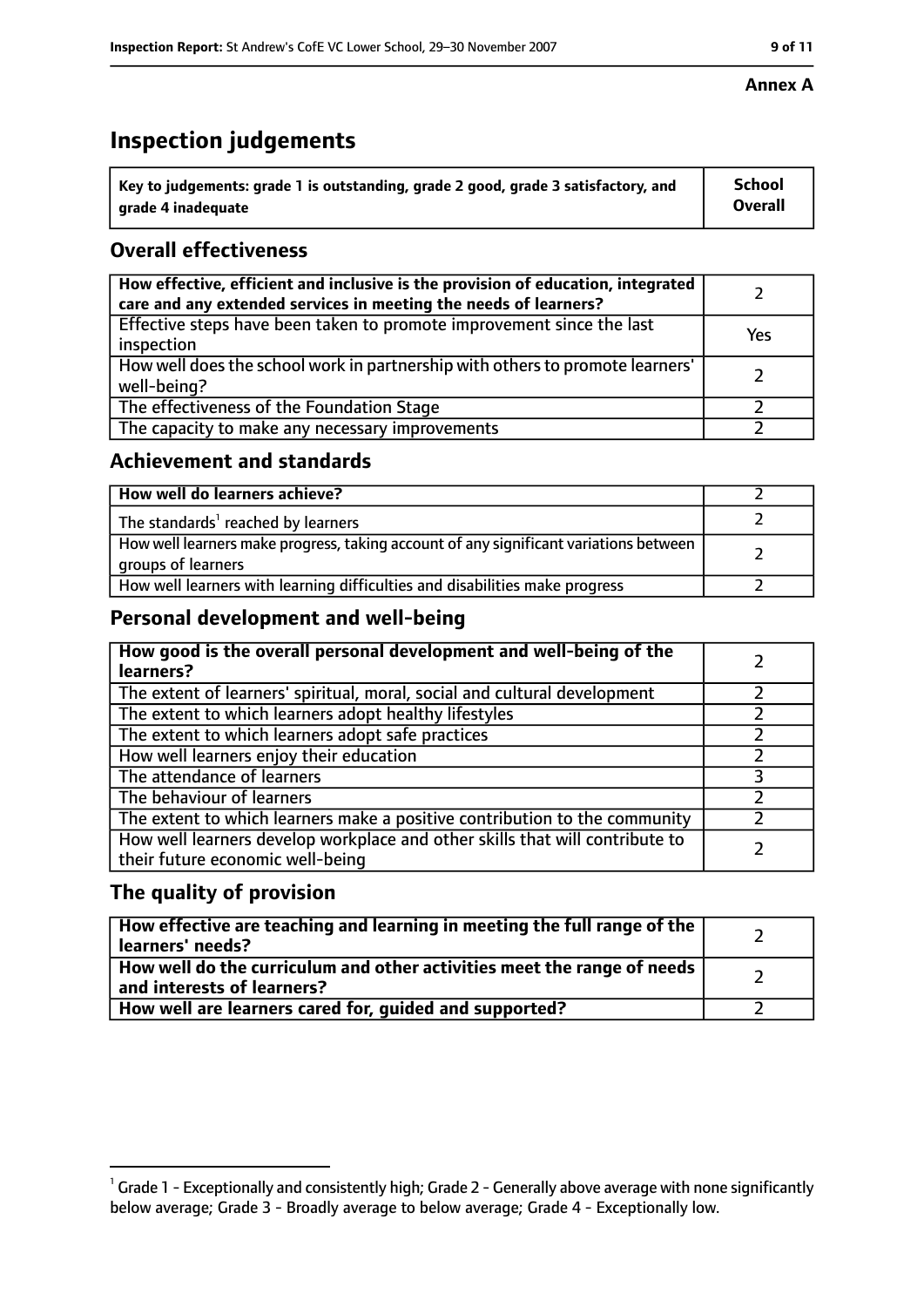#### **Annex A**

# **Leadership and management**

| How effective are leadership and management in raising achievement<br>and supporting all learners?                                              |           |
|-------------------------------------------------------------------------------------------------------------------------------------------------|-----------|
| How effectively leaders and managers at all levels set clear direction leading<br>to improvement and promote high quality of care and education |           |
| How effectively leaders and managers use challenging targets to raise standards                                                                 |           |
| The effectiveness of the school's self-evaluation                                                                                               |           |
| How well equality of opportunity is promoted and discrimination tackled so<br>that all learners achieve as well as they can                     |           |
| How effectively and efficiently resources, including staff, are deployed to<br>achieve value for money                                          |           |
| The extent to which governors and other supervisory boards discharge their<br>responsibilities                                                  | 2         |
| Do procedures for safequarding learners meet current government<br>requirements?                                                                | Yes       |
| Does this school require special measures?                                                                                                      | <b>No</b> |
| Does this school require a notice to improve?                                                                                                   | No        |